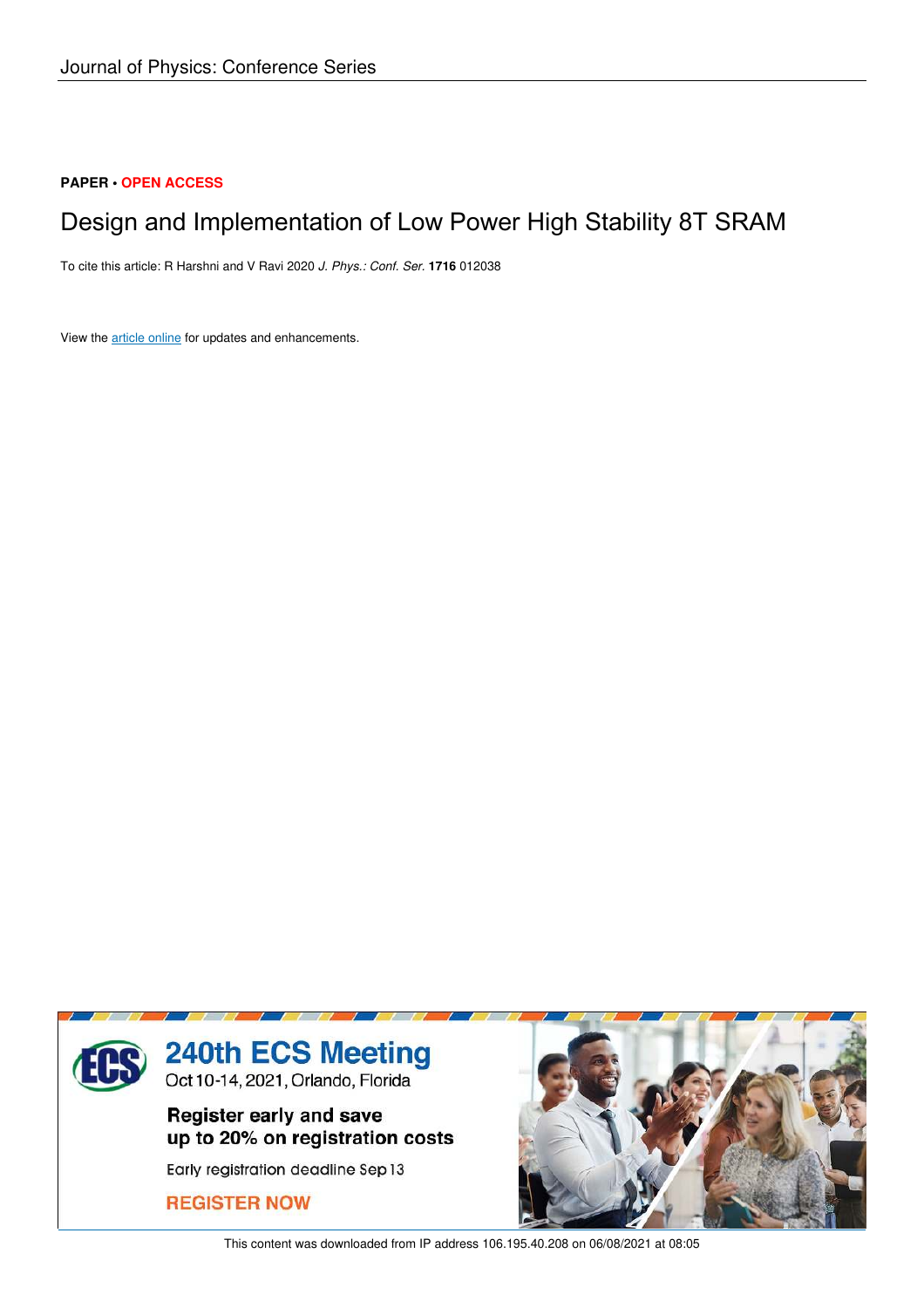# **Design and Implementation of Low Power High Stability 8T SRAM**

## **R Harshni<sup>1</sup> and V Ravi1\***

<sup>1</sup>School of Electronics Engineering, Vellore Institute of Technology, Chennai, India \* ravi.v@vit.ac.in

**Abstract.** This paper examines about the power decrease system in a memory cell. It affords a low power high stability 8T Static Random Access Memory (SRAM) cell. Two typically used SRAM cells are analyzed in phrases of their stability and power. It presents improved performance as analyzed with traditional 6T SRAM cell in terms of leakage power and static noise margin. The scheme of low power 8T SRAM is executed along enforcing power gating approach. Power gating is executed with the aid of putting a transistor in between the 8T SRAM cell and VDD or ground. However, this avoids the direct VDD and ground path and forming an indirect VDD and indirect ground path. The static noise margin of 8T SRAM is computed to decide higher stability whilst compared with 6T SRAM. It is inferred that the power of the newly programmed 8T SRAM cell is diminished close to  $1.5\%$  as contrasted with that of the traditional 8T SRAM cell and the stability is improved close to 8.19%.

### **1. Introduction**

The present mechanically associated world creates various measure of information and the innovation engaged with regular application is essential to process and preserve this colossal measure of information. Memory happens to be a necessary piece of every electronic gadget for putting away guidelines or information created by calculation [1]. The regularly utilized memory type is the SRAM cell. This cell is equipped for putting away single piece of information insofar as power is provided to the cell and doesn't need intermittent reviving as on account of the DRAM's. The low power uses, for example, designed biomedical gadgets, portable gadgets requests higher energy efficiency to accomplish broad battery life $[10]$ . The SRAM memory is utilized as reserve memory in super PCs and workstations due to low power and fast activity. The leakage current involves a rate which is more than 40 % of vitality utilization in the superior IC's. SRAM memory cluster in SOC adds to a large portion of spillage and also subsequently planning a low leakage and less power expending memory square is attractive. Moreover, the solidness of the memory cell for composing and perusing the bit put away is of convey and with diminished inventory voltage supply, the defer increments [11].

Consequently, a fair strategy should be utilized to diminish leakage power, power utilization and increment stability of the cell. The most normally utilized 6T SRAM cell has the detriment of keeping up essential Read Noise Margin (RNM) and Write Noise Margin (WNM) as the innovation is downsized. To conquer this, SRAM cells with 7T, 8T and 9T were built to cast and accomplish preferable outcomes over the regular 6T cell.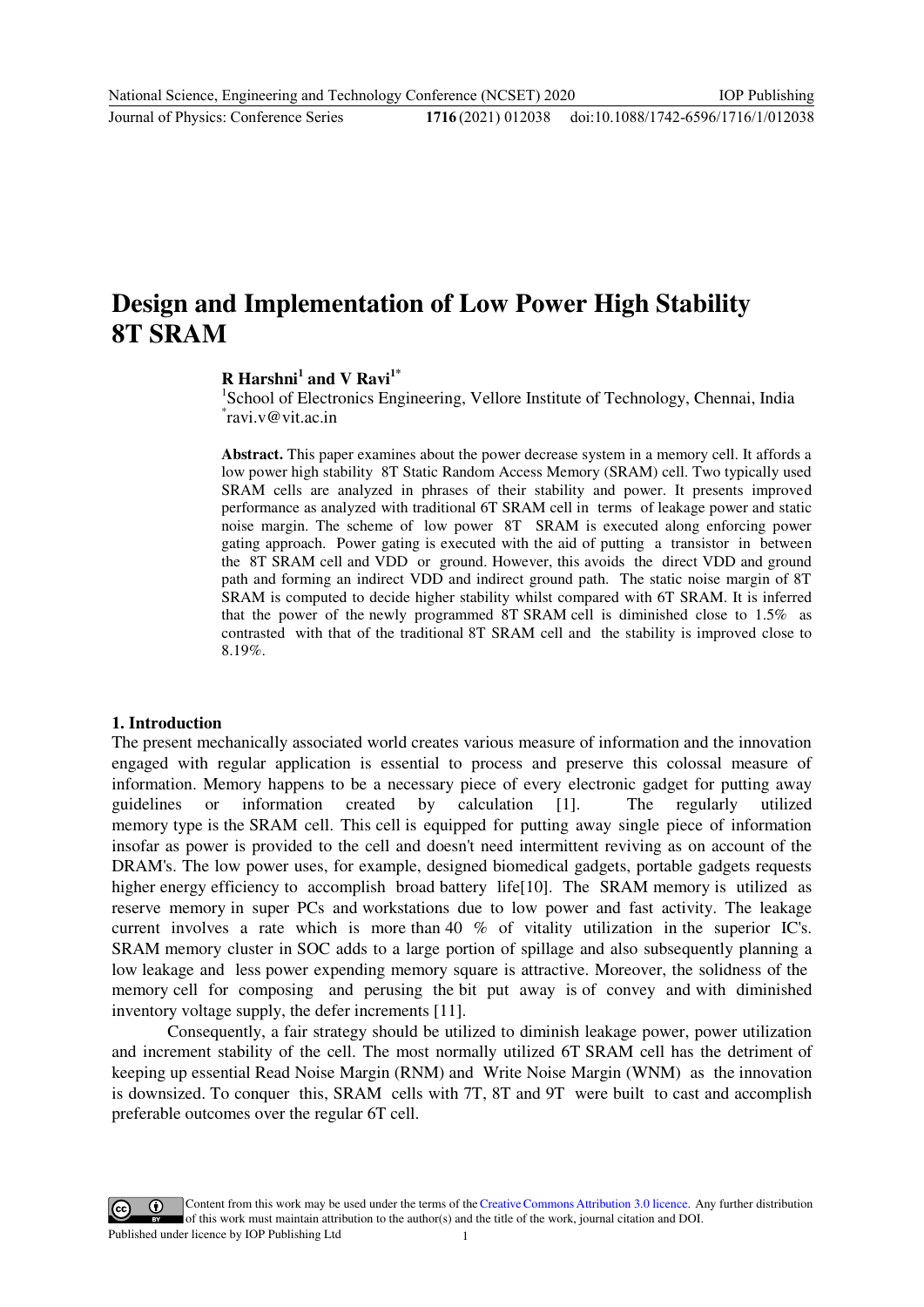| National Science, Engineering and Technology Conference (NCSET) 2020 | <b>IOP</b> Publishing                                 |
|----------------------------------------------------------------------|-------------------------------------------------------|
| Journal of Physics: Conference Series                                | 1716(2021) 012038 doi:10.1088/1742-6596/1716/1/012038 |

## **2. Literature Survey**

Numerous examinations had been done to diminish the power consumption in SRAM, to improve less power and energy proficient SRAM. A considerable lot of these spread SRAMs worked at low voltages decreasing power dissipation, SRAMs utilizing systems like power gating in which the circuits are turned off when they are not required, SRAMs where the power supply voltage is diminished to a lower an incentive during reserve mode and SRAMs dependent on adiabatic procedures<sup>[7]</sup>. Bringing down the power supply voltage diminishes the dynamic power quadratic partner and leakage power exponentially. Be that as it may power supply voltage scaling additionally confines signal swing and hence decreases noise margin. Further, forceful innovation scaling in the sub-100nm locale builds the affectability of the circuit parameters to process variation (PV)[3]. Leakage currents are chiefly because of gate leakage current and sub threshold leakage current. High K gate technology diminishes the gate leakage current. Forward body biasing strategies and double Vt methods are used to decrease sub threshold leakage current. Jaydeep P. Kulkarni et.al proposed Schmitt Trigger SRAM cell that fuses an implicit criticism component, accomplishing 56 % improvement in SNM, improvement in process variety resistance lower read disappointment likelihood, low-voltage/low power activity, also, improved information maintenance ability at ultralow voltage contrasted with ordinary 6T SRAM cell. They report that at iso-region and iso-readdisappointment likelihood the proposed memory bit cell works at a lower (175 mV) VDD with 18% decrease in leakage and half decrease in read/compose power contrasted with the customary 6T cell. According to their reenactment results, the proposed memory bit cell holds information at a supply voltage of 150 mV. Naveen Verma et.al presented 8T bit-cell with buffered read which disposes of the read SNM limitation.

Added to it the fringe footer circuit wipes out bit line leakage. The peripheral write drivers and storage-cell supply drivers structured by the writers connect to lessen the phone supply voltage during compose tasks. Sense-amp repetition gave produces a good exchange off among balance and region. The SRAM cluster worked with 65nm innovation was found to be useful at 350mV and information accurately held at 300mV [13]. Fatih Hamzaoglul et.al introduced a 153Mb SRAM configuration upgraded for 45nm high – K metal-entryway innovation.

The plan as set forward by the creators contains completely coordinated dynamic forward-body inclination to accomplish lower voltage activity while keeping low the territory and force overhead. The dynamic rest configuration utilized with operation amp - put together criticism control and with respect to bite the dust programmable reference voltage generator decreases the impact of procedure varieties and lessens the power. They guarantee that the plan works over 4.5GHZ at 1.1V and the more grounded PMOS under the forward body predisposition improves the working voltage up to 75mV, without expanding the leakage power.

The high K material nearly dispenses with gate leakage in the cell and makes this plan appealing for low power uses. Y. Wang et.al proposed a 1.1 GHz  $12 \mu A/Mb$  SRAM plan in 65nm ultra–low power CMOS innovation with incorporated leakage decrease method for portable applications. They utilize entryway oxide thickness improvement and door nitridation to lessen entryway leakage. Well and pocket inserts and source channel spacers happen to be streamlined at the same time to lessen sub edge spillage. Separate Vt limit voltage control for the N and P transistors in various SRAM cells and fringe circuit is utilized to get least Vmin. The cell measurement is streamlined to get high exhibit proficiency of 78% and bit efficiency of 115Mb/cm2 for 128kb sub array with improved static noise margin, write margin and read current at low-voltage configuration point Transistor stacking what's more,the long channel transistors are utilized to spare sub leakage in fringe circuits. As revealed it accomplishes 1.1 GHz frequency at an ostensible voltage of  $1.2V$  and 250MHZ at 0.7V which is professed to be the most elevated announced frequency for a similar class of reserve power utilization for portable applications.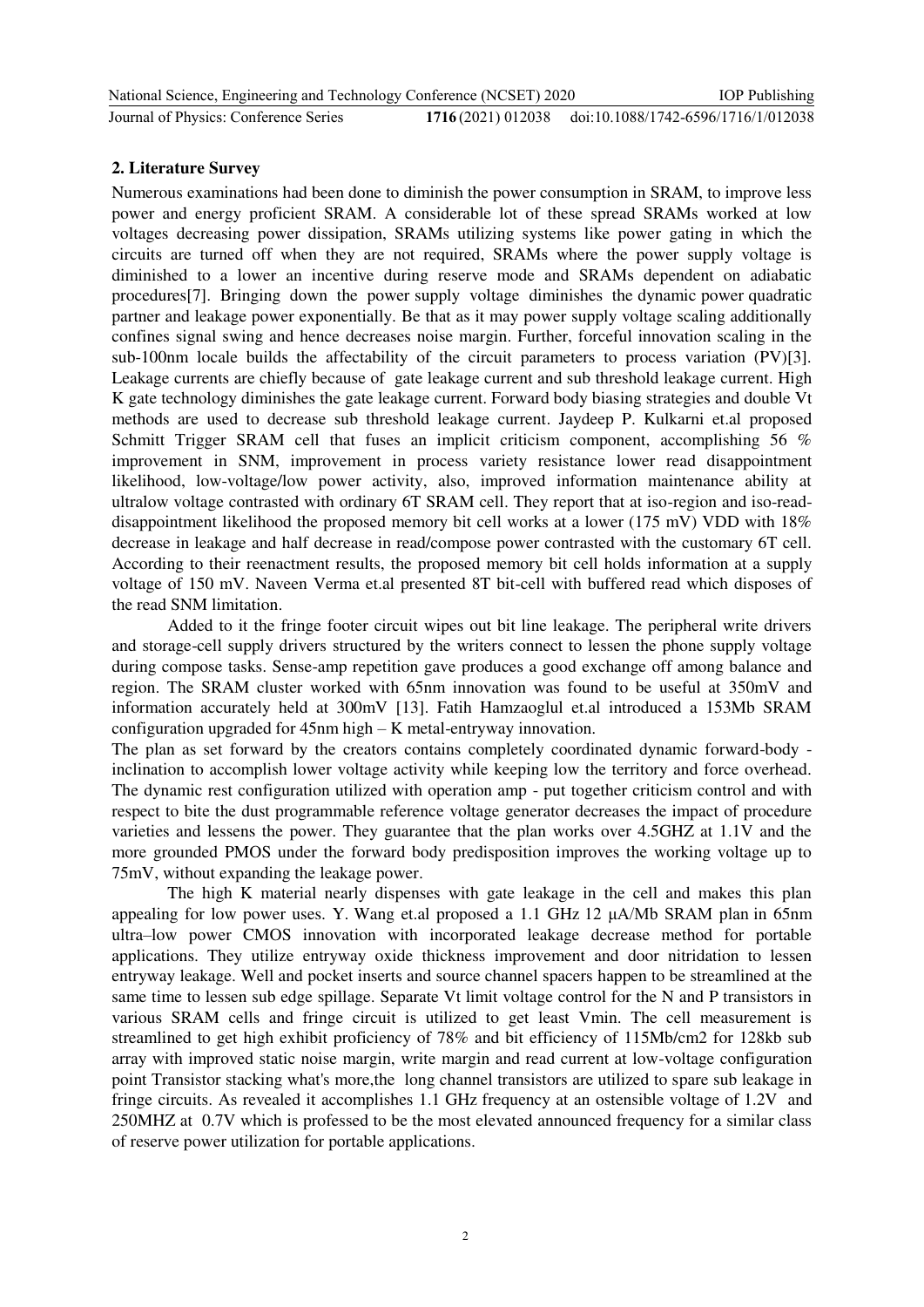| National Science, Engineering and Technology Conference (NCSET) 2020 |                                                       | <b>IOP</b> Publishing |
|----------------------------------------------------------------------|-------------------------------------------------------|-----------------------|
| Journal of Physics: Conference Series                                | 1716(2021) 012038 doi:10.1088/1742-6596/1716/1/012038 |                       |

#### **3. Architecture of SRAM**

SRAM cell happens to be the center component in the SRAM cluster. Every cell contains a solitary piece of data. The SRAM cell doesn't need intermittent reviving as long as the supply is given to the SRAM cell. It gives consistent peruse and compose tasks to be acted in it. The conventional 6T SRAM cell contains two cross coupled inverters associated with corresponding piece lines by means of access transistors. The data to be put away is composed by means of these entrance transistors and the data to be perused is finished by associating the reciprocal piece lines to the sense speaker. The Static Noise Margin (SNM) gives a measurement to the steadiness of SRAM cell architecture. The SNM data canibe determined for three unique tasks of the SRAM, namely the READ, WRITE and the HOLD activity. The SNM diagram is drawn by inferring the VTC bend of the two inverters in the cell and these outcomes in a two-lobed bend known as the butterfly bend  $[12-15]$ . The biggest conceivable square that can be obtained from the curve gives stability information. The conventional 6T SRAM structure is generally utilized in light of the fact that of extremely less area utilization. Notwithstanding, it shows extremely low read and write stability and this thusly, looks for structure of a powerful SRAM cell. The 8T SRAM cell be that as it may has two decoupled ways for peruse and compose activity to be performed. This shows great peruse and compose strength and subsequently ends up being a superior alternative for planning the SRAM exhibit. The 8T SRAM cell comprises of two bit lines (BL and BLB) associated via the two NMOS get to transistors what's more, the hub where bit is put away is associated with the entryway of another transistors whose source is associated with ground [17]. The channel of this transistor is associated with wellspring of different transistor and control line for read activity is sent to the entryway of this transistor known as the Read Word Line (RWL). The Read Bit Line, also known as RBL gives the read yield and this line is precharged before being perused. Whenever bit 1 is composed via BL, it makes the transistor N5 ON and when RWL is given then transistor N6 turns ON, depleting the charge put away in RWL providing a correlative yield. It is appeared in the Figure 1.



Figure 1. Conventional 8T SRAM cell

#### **4. Power**

Power alludes to the quantity of Joules disseminated over a specific measure of time .While energy is a proportion of the complete number of Joules disseminated by a circuit. Carefully, low-power configuration is an alternate objective from low-energy structure in spite of the fact that they are connected. Power is an issue essentially when cooling is a worry.

The most extreme power at any time, peak power, is regularly utilized for power and ground wiring configuration, signal noise margin and reliability analysis [4]. Energy per activity or task is a superior measurement of the energy efficiency of a framework, particularly in the space of augmenting battery lifetime. Power enhancement is the utilization of electronic structure mechanization devices to upgrade (diminish) the power utilization of computerized structure, for example, that of combinational circuits, an incorporated circuit, while protecting the usefulness [6]. Power can be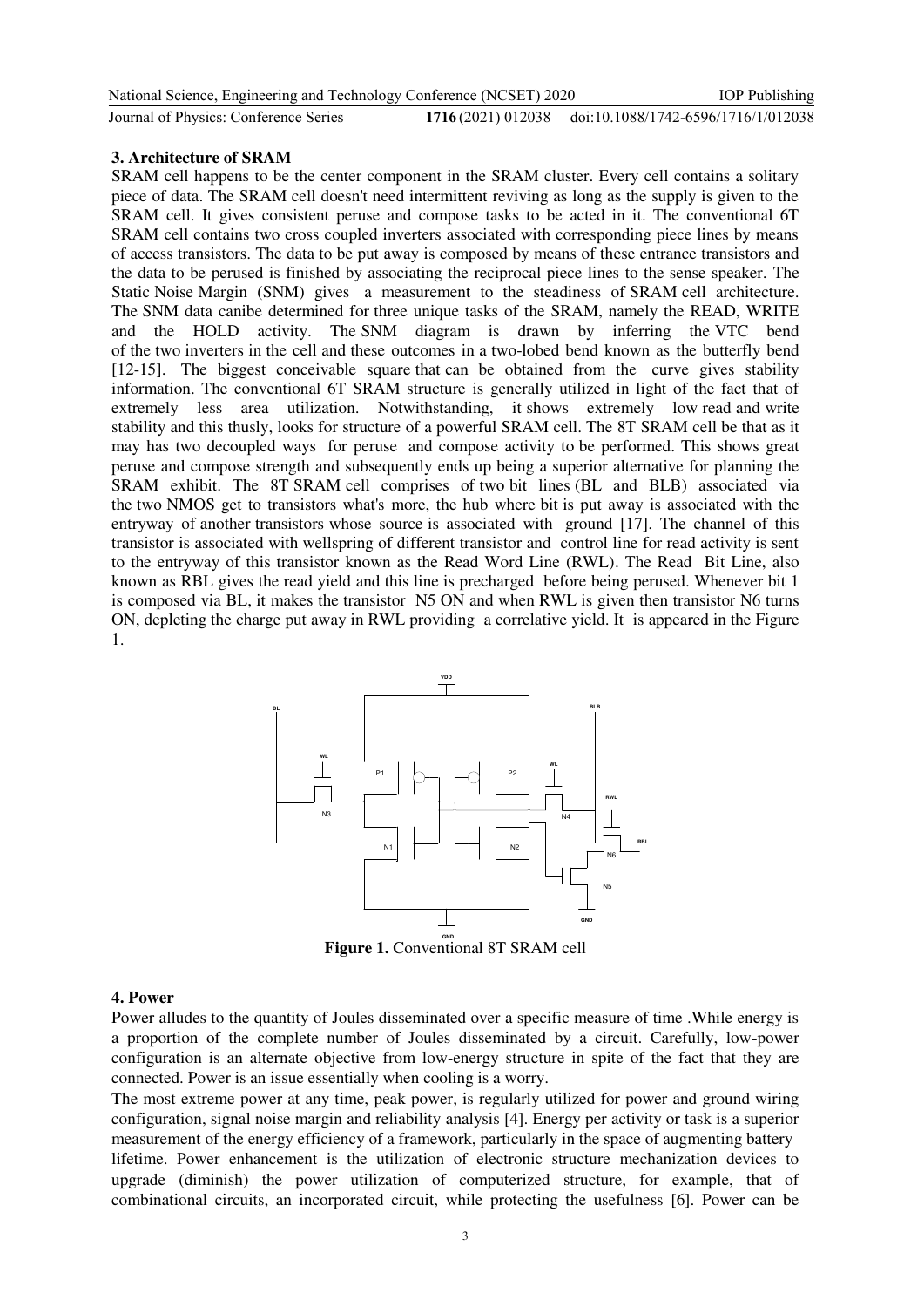| National Science, Engineering and Technology Conference (NCSET) 2020 |                                                       | <b>IOP</b> Publishing |
|----------------------------------------------------------------------|-------------------------------------------------------|-----------------------|
| Journal of Physics: Conference Series                                | 1716(2021) 012038 doi:10.1088/1742-6596/1716/1/012038 |                       |

assessed at various degrees of detail. The more elevated degrees of deliberation are quicker and can manage bigger circuits, yet are less precise [8]. The fundamental levels include: Circuit Level Power Estimation, utilizing a circuit test system, for example, SPICE Static Power Estimation doesn't utilize the info vectors, yet may utilize the information insights. Similar to static timing analysis, Logic-Level Power Estimation frequently connected to logic simulation. Examination at the Register-Transfer Level is quick and high limit, however not as precise. The requirement for low power integrated circuits is well known due to their broad use in the electronic versatile supplies. On chip SRAMs (Static Random Access Memory) decide the power dissemination of SoCs (System on Chips) notwithstanding its speed of activity. Thus it is important to have energy efficient SRAMs. Heft of the energy in SRAMs is squandered during charging of the bit lines and releasing it to the ground during peruse and compose activities. SRAM cell other execution qualities like read stability, write ability, read and write delay and so forth have been found by simulation not withstanding vitality sparing under fluctuated states of memory tasks [18, 19]. The impact of gadget parameters of the driver on total energy of the SRAM cell has been explored. Further examinations secured iproposed SRAM cell exhibits. So as to build vitality sparing further, the chance of having adiabatic SRAM with single bit line for reading and writing is analyzed.

#### **5. Power Reduction Technique**

The plan of low power SRAM is accomplished by executing various procedures, to be specific powerigating and Multi Threshold CMOS (MTCMOS) method. Power gating is accomplished by setting a transistor in the middle of the SRAM cell and VDD or ground (gnd). Subsequently, this refutes the direct VDD and ground way and making an indirect VDD and indirect ground way.

The MTCMOS system utilizes the sleep transistors of high edge esteem which supports in lessening the leakage power iin ithe general circuit. At the point when the circuit is in HOLD mode, the sleep transistors behave as a switch, thereby removing the power. Power gating should be possible by two methods, by putting a PMOS transistor between theimemory cell what's more, VDD or by putting NMOS transistor between memory cell what's more, ground [2]. Henceforth, MTCMOS procedure gives huge change as far as power decrease in the circuit.



**Figure 2.** Power Gating Implementation in 8T SRAM cell

#### **6. Static Noise Margin**

For the most part, the insusceptibility of SRAM cell to static noise is communicated as far as Static Noise Margin (SNM). It is characterized to be the most extreme estimation of the DC noise voltage that can be endured by SRAM cell by not changing the put away bits. Precisely, the SNM of 6T SRAM cell can be analyzed by plotting the DC attributes of an inverter and reflecting it [9]. At that point discovering the most extreme conceivable square in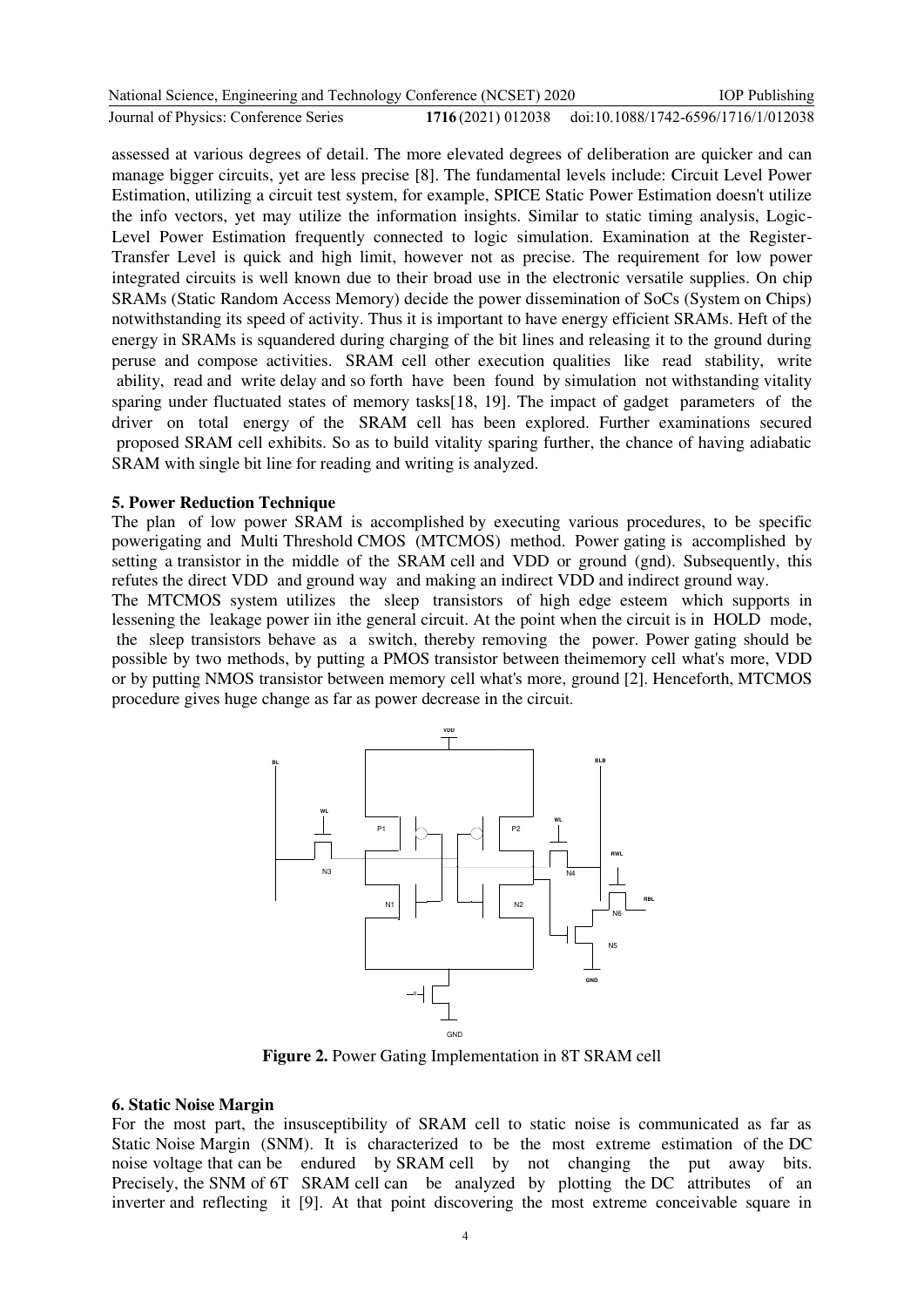between them. This graphical strategy for discovering SNM is known as "butterfly bend". As the innovation scaling, cell turns out to be less steady with lower working voltage, expanding leakage flows. Similarly the static noise margin of 8T SRAM cell can be analyzed by plotting the DC attributes of a CMOS inverter and reflecting it. Cell turns out to be less steady during read activity, as a result of the voltage separating impact at the inverter which stores 0, will be turned on. The downside of SNM metrical utilizing butterfly bend is that it doesn't consists of programmed in-line analyzers [5]. To determine the Static Current Noise Margin (SINM), still it needs numerical control from the deliberate information. Though, the N-bend consists of the data of both read soundness and compose capacity, in this way it survives the impediments of SNM metric utilizing butterfly bends.

## **7. Results and Conclusion**

**blb bl q qb wwl**

**rwl**

**blb**

**bl**

**q**

**qb**

**wwl**

The read and write operations of 8T SRAM cell are shown in Figure 3 and Figure 4.



**Figure 4.** Write activity of 8T SRAM cell

The stability of 8T and 6T SRAM are determined using the Static Noise Margin (SNM). It is shown in Figure 5 and Figure 6 respectively.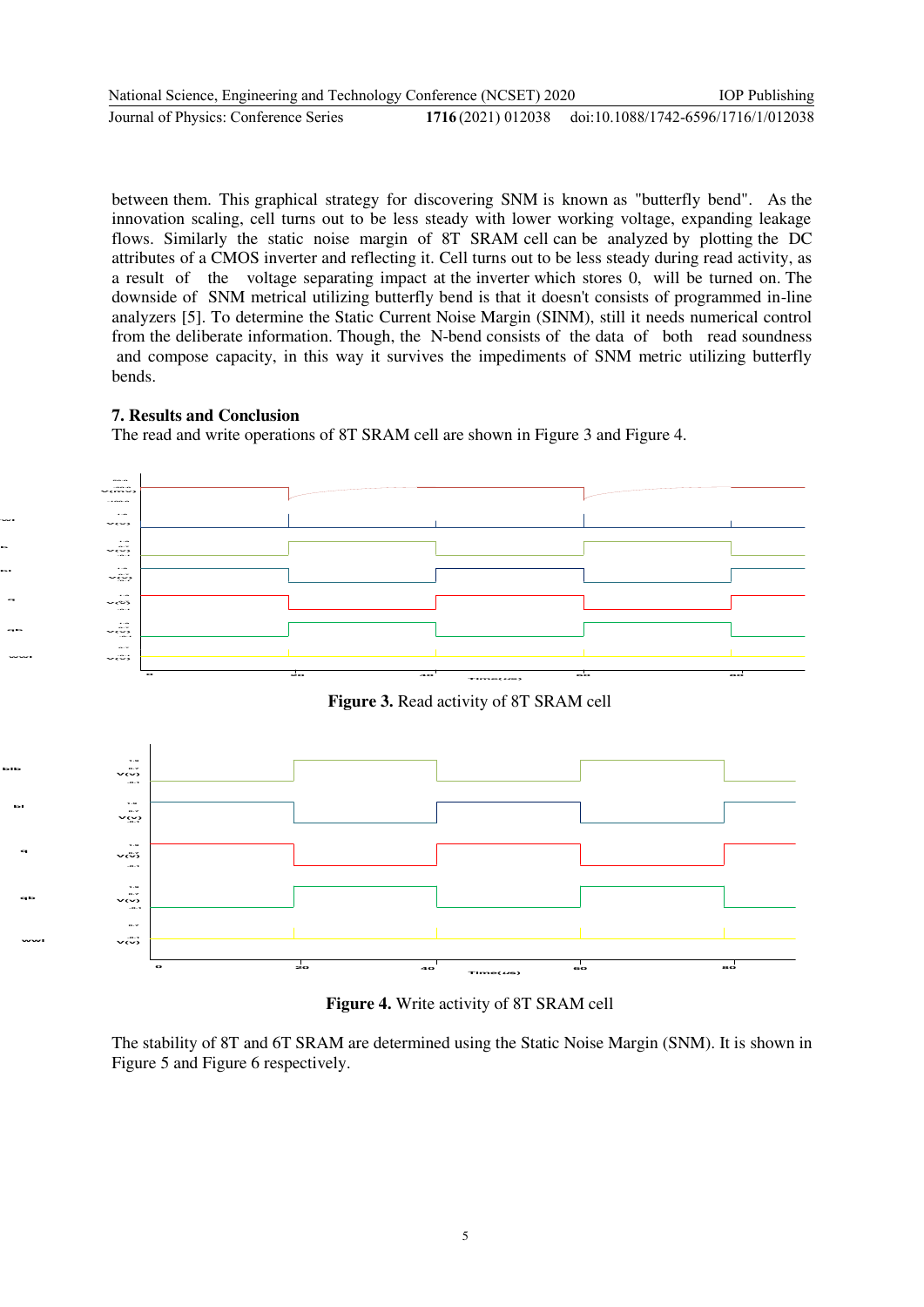**Journal of Physics: Conference Series** 

IOP Publishing 1716(2021) 012038 doi:10.1088/1742-6596/1716/1/012038



Figure 5. Static Noise Margin (SNM) of 8T SRAM cell.



Figure 6. Static Noise Margin (SNM) of 6T SRAM cell

 **Table 1** Comparison of Power Gating Technique in 6T and 8T SRAM cells

L,

| <b>SRAM</b> | Without Power | With Power |
|-------------|---------------|------------|
|             | Gating        | Gating     |
|             | Technique     | Technique  |
|             |               |            |
| 6T SRAM     | 1.032mW       | $1.014$ mW |
|             |               |            |
| 8T SRAM     | $0.6418n$ W   | 0.6363nW   |
|             |               |            |
|             |               |            |